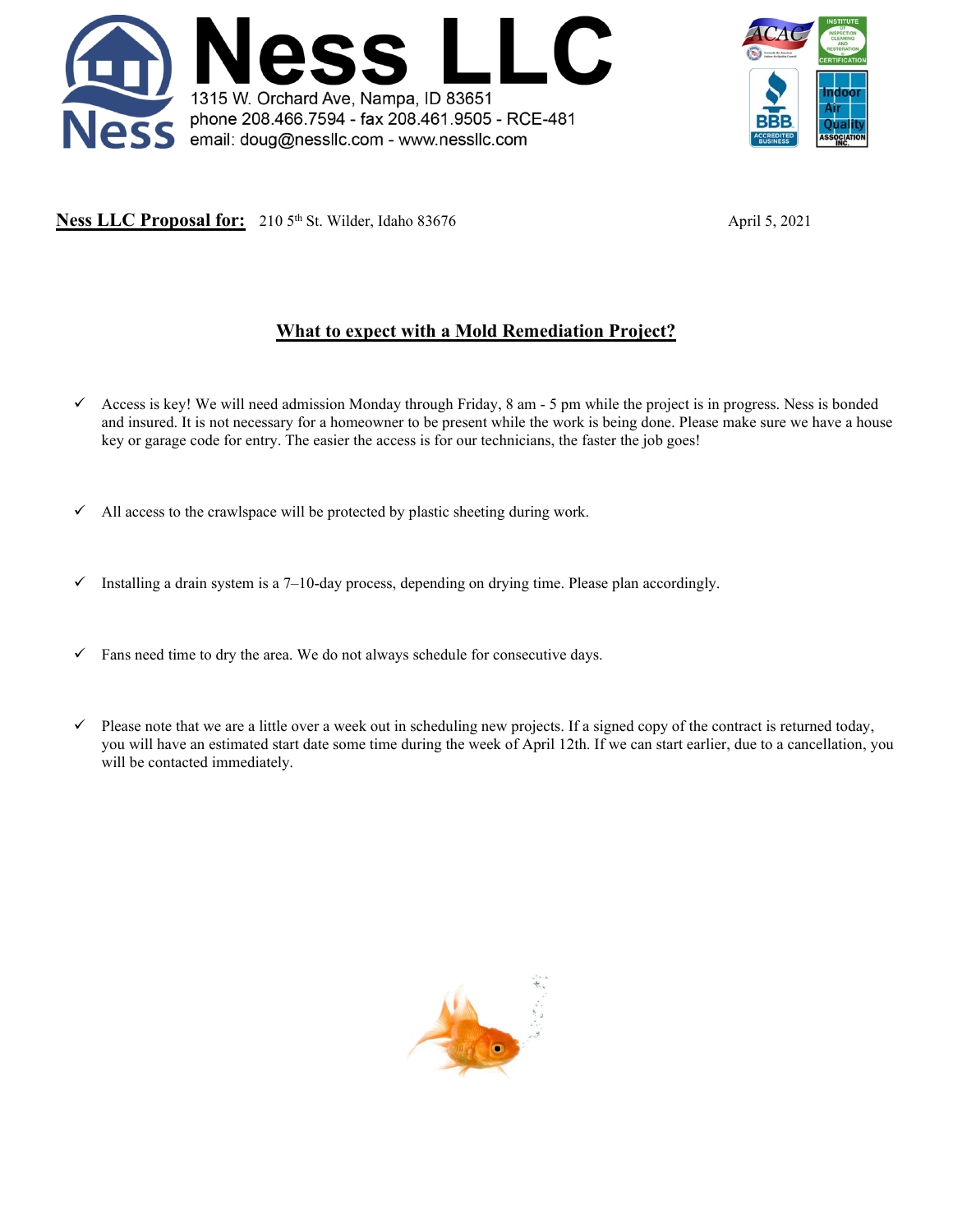



Scott Burns **Page 2 of 3** and 2 of 3 and 3 and 4-5-2021 **Page 2 of 3** office@larisonteam.com

## **RESTORATION BID PROPOSAL for the crawlspace at 210 5th St. Wilder, Idaho 83676**

#### **Ness, LLC is an IAQA council certified Mold Remediation Contractor, licensed, bonded, and insured with mold and environmental pollution endorsements.**

As requested, the crawlspace was inspected to assess any damage created by the previous powder post beetle infestation. We did not look at the vents as the inspection request that was sent in stated that the owner will be taking care of installing 4 vents. There was no significant visual evidence of structural damage noted however, the view was somewhat limited by the insulation on the floor decking. There was visible microbial growth on the rim joist that will require remediation. We would recommend removing all insulation from the floor decking before remediation and consulting an insulation professional to assess the entire crawlspace for replacement. If we discover any structural issues, once the insulation is removed, you will be notified immediately, and a change order will be sent for signature.

### **Part 1: Remove and dispose of all insulation from the floor decking in the left wing. Part 1: \$871.20**

#### **Part 2: Remediation**

- **1.** All access to the crawlspace will be protected during work.
- **2.** Containment will be set at the crawlspace access.
- **3.** Hepa filtered negative air flow will be ongoing during the project.
- **4.** The furnace system is to remain off during the work and for, at least, 3 hours after each treatment.
- **5.** Surface cleaning and abrasive removal, as needed, of visible microbial growth on the impacted rim joists. *(See Part 3)*
- **6.** Clear all vents of any insulation or debris that may be obstructing air flow.

#### **Part 3: Microbial Growth Remediation**

- **1.** After containment is set up, then perform surface cleaning and abrasive removal, as needed, of visible microbial growth on the impacted rim joists. Once mold impacted surfaces are cleaned, then treat the remediated surfaces in the crawlspace/basement with a non-toxic Microbial Growth Inhibitor.
- **2.** (1) Procedures are established from IICRC S520 Standard and Reference Guide for Professional Mold Remediation. (2) All work in the crawlspace/basement will be performed using accepted procedures. (3) Respiratory Protection is in accordance with the OSHA respiratory protection standard (29 CFR 1910.134) for the remediation. Gloves, full-face respirators, p-100 particulate filters, Tyvek full body suits with hoods and boots.
- **3.** Photo documentation of work performed is available at the end of the project upon request. Disposal of debris.

## **Total Labor & Materials Parts 2-3: \$4,089.12**

# **Part 3: Mandatory** 3rd Party Certified mold inspector's visual inspection and documentation.

#### **\*\*Final Clearance Air Testing not included in protocol or scope. \*\* ADD to Total \$210.00**

**Part 4:** Remove and dispose of old vapor barrier, miscellaneous debris, and building materials. Install new 6 mil. vapor barrier in the entire crawlspace and up onto the footings, where possible. **ADD to Total: \$468.13** 

**Part 5:** Homeowner is to install 4 vents and consult a professional to replace the insulation after remediation.

**Ness LLC** gives a **5-year limited warranty** on no visible microbial re-growth where work is done. Warranty is **void** if any water or water source introduced into the area.

**Work under this proposal is limited to the items listed. Any additional work will need to be outlined and set out by a separate contract, or have the contract amended and signed to reflect any additional work desired.**